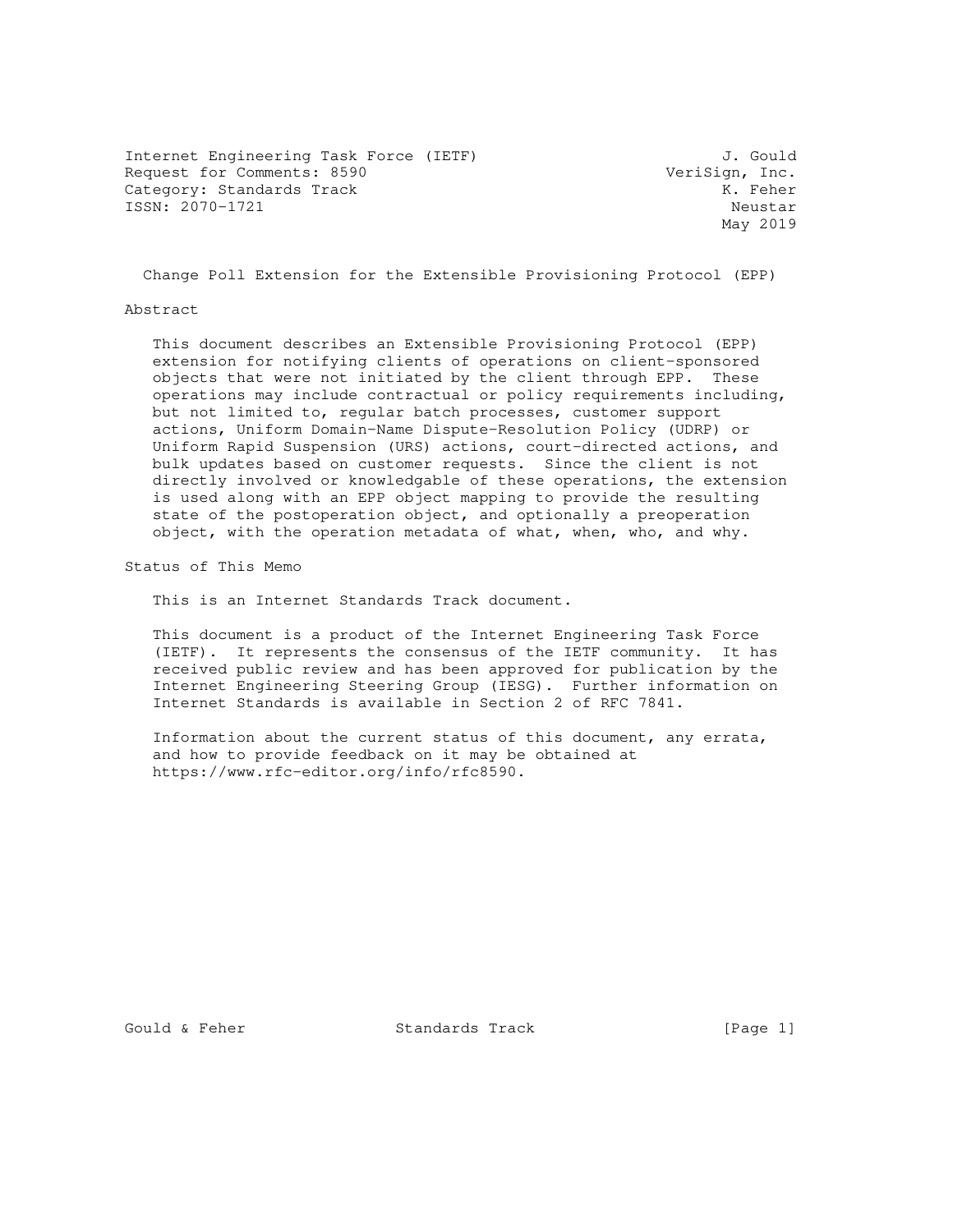## Copyright Notice

 Copyright (c) 2019 IETF Trust and the persons identified as the document authors. All rights reserved.

 This document is subject to BCP 78 and the IETF Trust's Legal Provisions Relating to IETF Documents

 (https://trustee.ietf.org/license-info) in effect on the date of publication of this document. Please review these documents carefully, as they describe your rights and restrictions with respect to this document. Code Components extracted from this document must include Simplified BSD License text as described in Section 4.e of the Trust Legal Provisions and are provided without warranty as described in the Simplified BSD License.

Table of Contents

| $1$ .                                         | 3              |
|-----------------------------------------------|----------------|
| Conventions Used in This Document<br>1.1.     | 3              |
| 2.                                            | 4              |
|                                               | $\overline{4}$ |
| 2.2.                                          | 5              |
| 2.3.                                          | 5              |
| 2.4.                                          | 5              |
|                                               | 6              |
| 3.1. EPP Query Commands                       | 6              |
| EPP <check> Command<br/>3.1.1.</check>        | 6              |
| $3.1.2.$ EPP $\langle$ info $\rangle$ Command | - 6            |
| $3.1.3.$ EPP <transfer> Command</transfer>    | 14             |
| EPP Transform Commands<br>3.2.                | 14             |
| $3.2.1.$ EPP <create> Command</create>        | 14             |
| $3.2.2.$ EPP <delete> Command</delete>        | 14             |
| 3.2.3. EPP <renew> Command</renew>            | 14             |
| $3.2.4.$ EPP <transfer> Command</transfer>    | 14             |
| $3.2.5.$ EPP <update> Command</update>        | 14             |
| 4.                                            | 15             |
| Change Poll Extension Schema<br>4.1.          | 15             |
| 5.                                            | 18             |
| 5.1.                                          | 18             |
| 5.2. EPP Extension Registry                   | 18             |
|                                               | 19             |
| References<br>7 <sup>1</sup>                  | 19             |
| 7.1.<br>Normative References                  | 19             |
| Informative References<br>7.2.                | 20             |
|                                               | 20             |
|                                               | 20             |
|                                               |                |

Gould & Feher Standards Track [Page 2]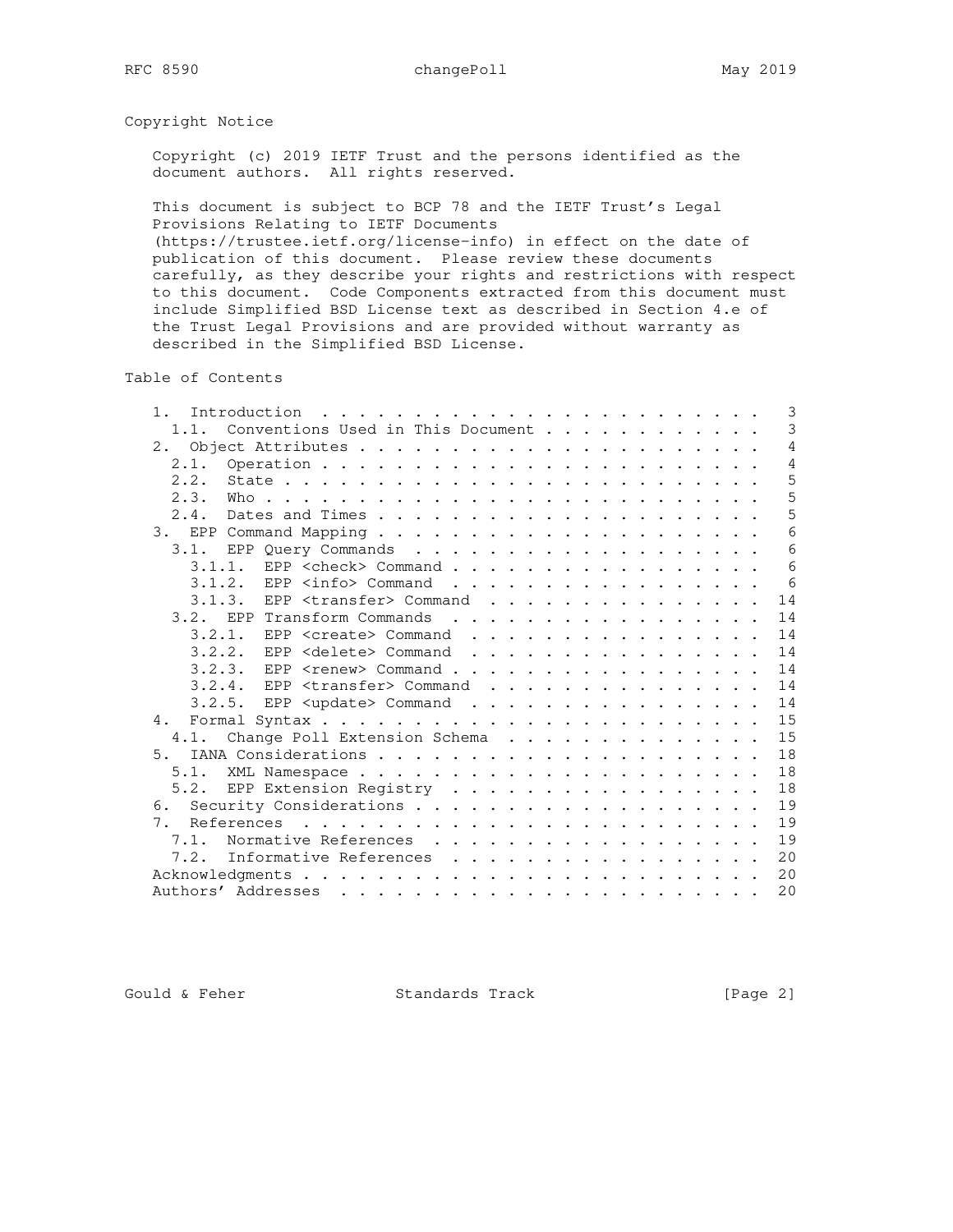## 1. Introduction

 This document describes an extension mapping for version 1.0 of the Extensible Provisioning Protocol (EPP) [RFC5730]. This mapping, an extension to EPP object mappings like the EPP domain name mapping [RFC5731], is used to notify clients of operations they are not directly involved in, on objects that the client sponsors. It is up to server policy to determine what transform operations and clients to notify. Using this extension, clients can more easily keep their systems in sync with the objects stored in the server. When a change occurs that a client needs to be notified of, a poll message can be inserted by the server for consumption by the client using the EPP <poll> command and response defined in [RFC5730]. The extension supports including a "before" operation poll message and an "after" operation poll message. The extension only extends the EPP <poll> response in [RFC5730] and does not extend the EPP <poll> command. Please refer to [RFC5730] for information and examples of the EPP <poll> command.

### 1.1. Conventions Used in This Document

 The key words "MUST", "MUST NOT", "REQUIRED", "SHALL", "SHALL NOT", "SHOULD", "SHOULD NOT", "RECOMMENDED", "NOT RECOMMENDED", "MAY", and "OPTIONAL" in this document are to be interpreted as described in BCP 14 [RFC2119] [RFC8174] when, and only when, they appear in all capitals, as shown here.

 XML is case sensitive. Unless stated otherwise, XML specifications and examples provided in this document MUST be interpreted in the character case presented in order to develop a conforming implementation.

 In examples, "C:" represents lines sent by a protocol client, and "S:" represents lines returned by a protocol server. Indentation and white space in examples are provided only to illustrate element relationships and are not a REQUIRED feature of this protocol.

 The XML namespace prefix "changePoll" is used for the namespace "urn:ietf:params:xml:ns:changePoll-1.0", but implementations MUST NOT depend on it; instead, they should employ a proper namespace-aware XML parser and serializer to interpret and output the XML documents.

Gould & Feher Standards Track [Page 3]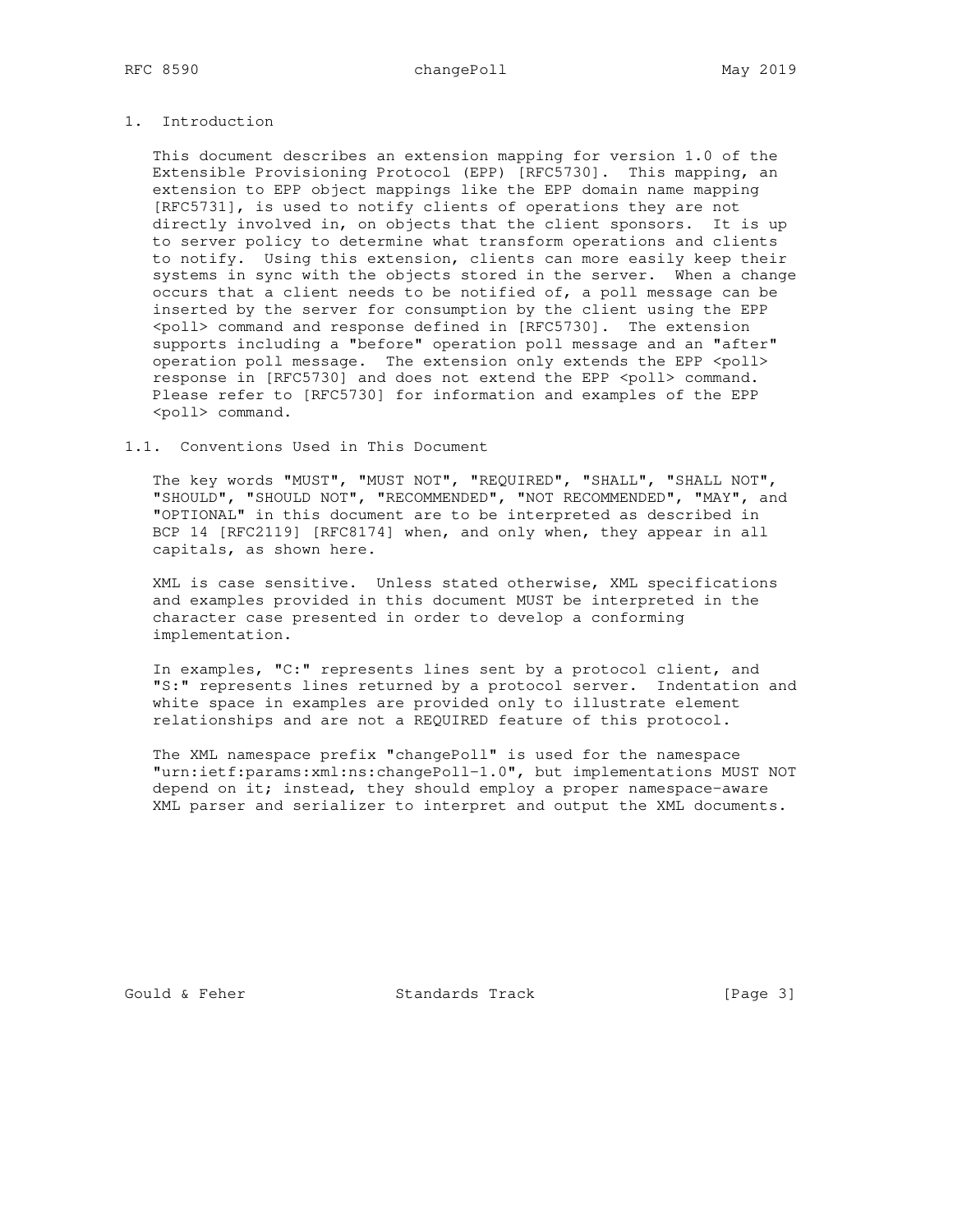### 2. Object Attributes

 This extension adds additional elements to EPP object mappings like the EPP domain name mapping [RFC5731]. Only those new elements are described here.

2.1. Operation

 An operation consists of any transform operation that impacts objects that the client sponsors and should be notified of. The <changePoll:operation> element defines the operation. The OPTIONAL "op" attribute is an identifier, represented in the 7-bit US-ASCII character set defined in [RFC20], that is used to define a sub operation or the name of a "custom" operation. The enumerated list of <changePoll:operation> values is:

"create": Create operation as defined in [RFC5730].

 "delete": Delete operation as defined in [RFC5730]. If the delete operation results in an immediate purge of the object, then the "op" attribute MUST be set to "purge".

"renew": Renew operation as defined in [RFC5730].

 "transfer": Transfer operation as defined in [RFC5730] that MUST set the "op" attribute with one of the possible transfer-type values; these include "request", "approve", "cancel", or "reject".

"update": Update operation as defined in [RFC5730].

 "restore": Restore operation as defined in [RFC3915] that MUST set the "op" attribute with one of the possible restore-type values; these include "request" or "report".

"autoRenew": Auto renew operation executed by the server.

- "autoDelete": Auto delete operation executed by the server. If the "autoDelete" operation results in an immediate purge of the object, then the "op" attribute MUST be set to "purge".
- "autoPurge": Auto purge operation executed by the server when removing the object after it has had the status "pendingDelete".
- "custom": Custom operation that MUST set the "op" attribute with the custom operation name. The custom operations supported are up to server policy.

Gould & Feher Standards Track [Page 4]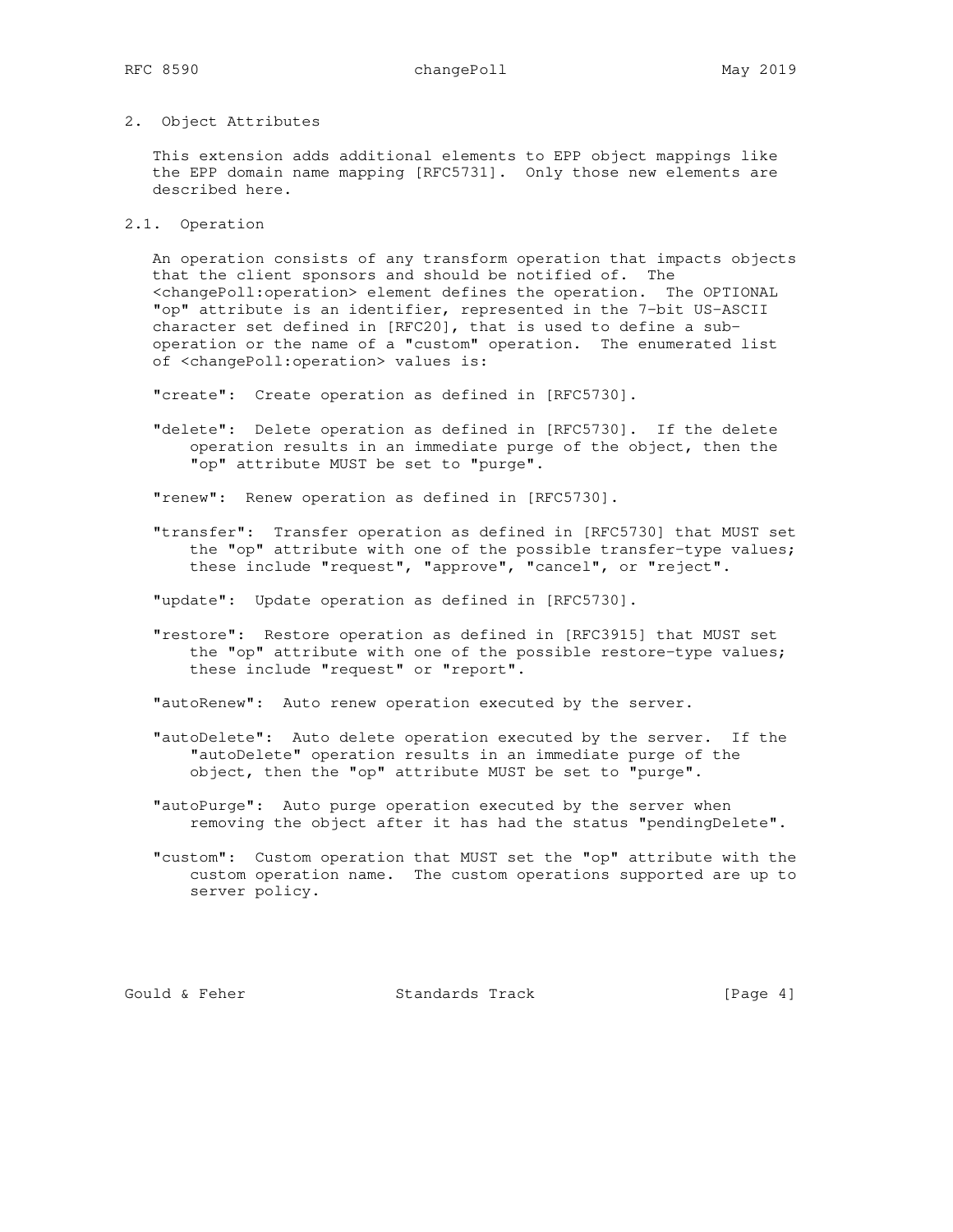## 2.2. State

 The state attribute reflects the state of the object "before" or "after" the operation. The state is defined using the OPTIONAL "state" attribute of the <changePoll:changeData> element, with the possible values "before" or "after" and a default value of "after". The server MAY support both the "before" state and the "after" state of the operation by using one poll message for the "before" state and one poll message for the "after" state. The "before" state poll message MUST be inserted into the message queue prior to the "after" state poll message.

 For operations in Section 2.1 that don't have an "after" state, the server MUST use the "before" state poll message. For example, for the "delete" operation with the "op" attribute set to "purge", or the "autoPurge" operation, the server includes the state of the object prior to being purged in the "before" state poll message.

 For operations in Section 2.1 that don't have a "before" state, the server MUST use the "after" state poll message. For example, for the "create" operation, the server includes the state of the object after creation in the "after" state poll message.

### 2.3. Who

 The <changePoll:who> element defines who executed the operation, for audit purposes. It is a free-form value that is meant strictly for audit purposes and not to drive client-side logic. The scheme used for the possible set of <changePoll:who> element values is up to server policy. The server MAY identify the <changePoll:who> element value based on:

- "Identifier": Unique user identifier of the user that executed the operation. An example is "ClientX".
- "Name": Name of the user that executed the operation. An example is "John Doe".

 "Role": Role of the user that executed operation. An example is "CSR" for a Customer Support Representative or "Batch" for a server batch.

# 2.4. Dates and Times

 Date and time attribute values MUST be represented in Universal Coordinated Time (UTC) using the Gregorian calendar. The extended date-time form using uppercase "T" and "Z" characters defined in

Gould & Feher Standards Track [Page 5]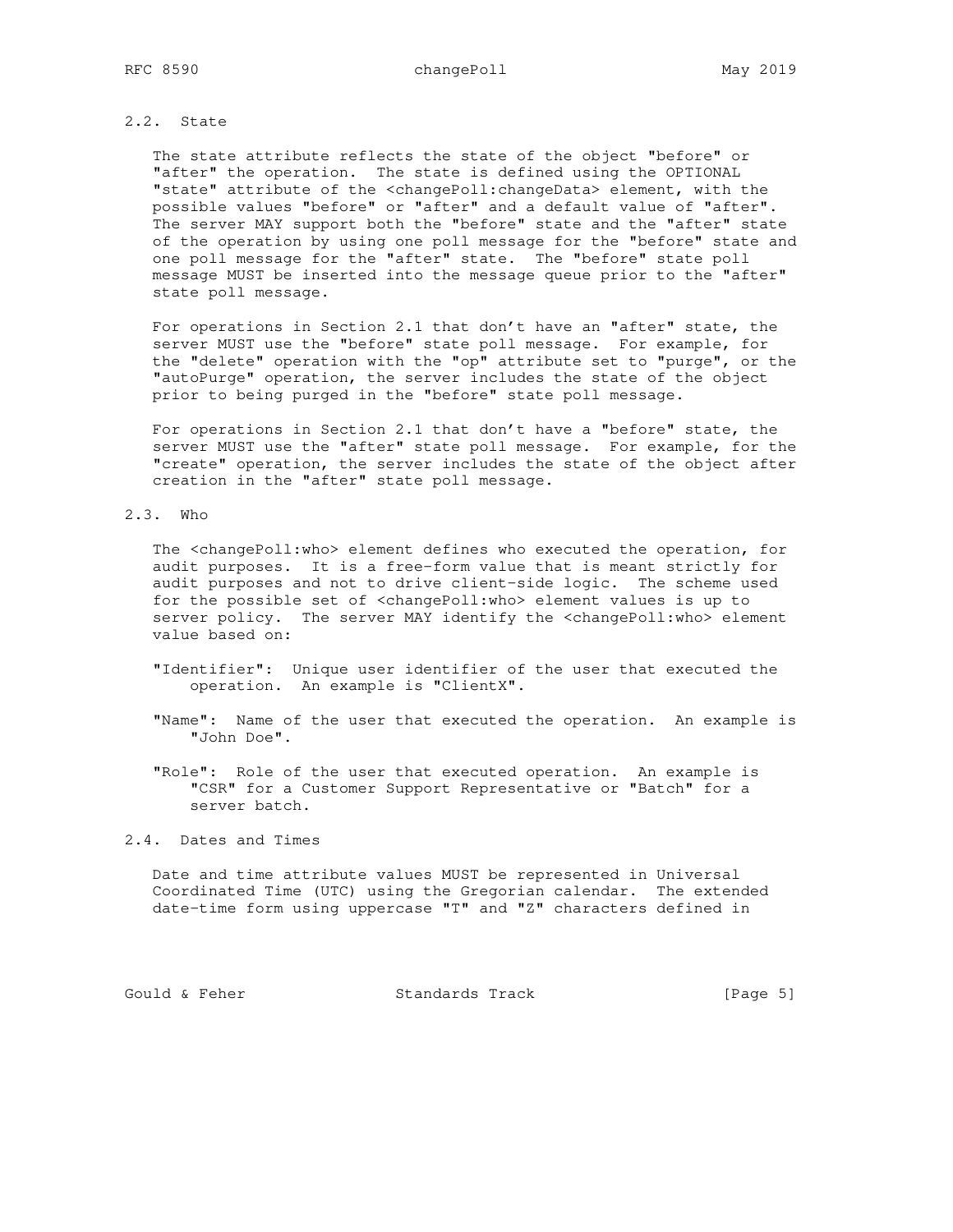[W3C.REC-xmlschema-2-20041028] MUST be used to represent date-time values, as XML Schema does not support truncated date-time forms or lowercase "T" and "Z" characters.

3. EPP Command Mapping

 A detailed description of the EPP syntax and semantics can be found in the EPP core protocol specification [RFC5730].

3.1. EPP Query Commands

 EPP provides three commands to retrieve object information: <check> to determine if an object is known to the server, <info> to retrieve detailed information associated with an object, and <transfer> to retrieve object-transfer status information.

3.1.1. EPP <check> Command

This extension does not add any elements to the EPP <check> command or <check> response described in [RFC5730].

3.1.2. EPP <info> Command

This extension does not add any elements to the EPP <info> command described in [RFC5730].

 This extension adds operational detail of EPP object-mapping operations (Section 2.1) to an EPP poll response, as described in [RFC5730]. It is an extension of the EPP object-mapping info response. Any transform operation to an object defined in an EPP object mapping by a client other than the sponsoring client MAY result in extending the <info> response of the object for inserting an EPP poll message with the operation detail. The sponsoring client will then receive the state of the object with operation detail like what, who, when, and why the object was changed. The <changePoll:changeData> element contains the operation detail along with an indication of whether the object reflects the state before or after the operation as defined in Section 2.2. The <changePoll:changeData> element includes the operation detail with the following child elements:

 <changePoll:operation>: Transform operation executed on the object, as defined in Section 2.1.

<changePoll:date>: Date and time when the operation was executed.

<changePoll:svTRID>: Server transaction identifier of the operation.

Gould & Feher Standards Track [Page 6]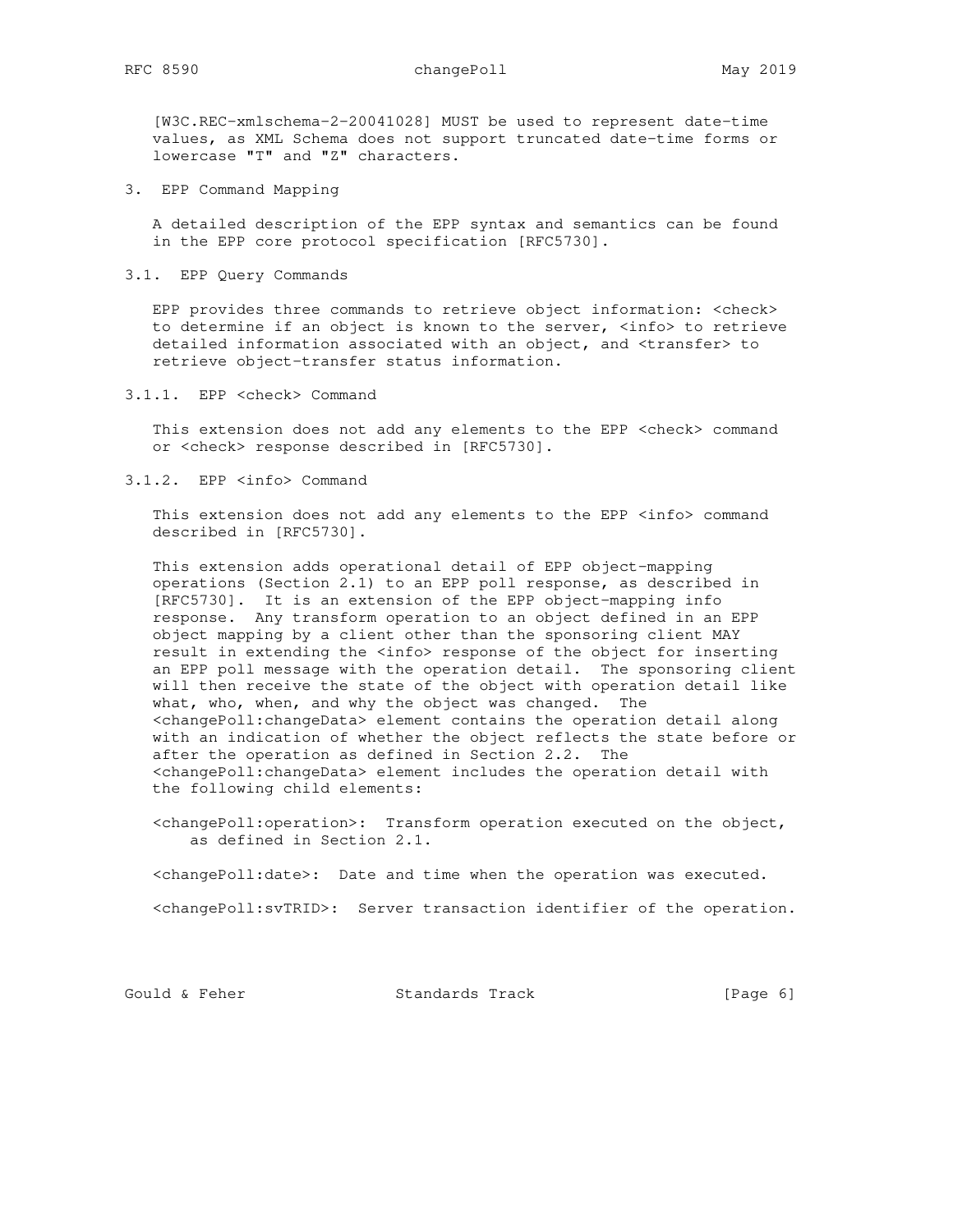<changePoll:who>: Who executed the operation, as defined in Section 2.3.

 <changePoll:caseId>: OPTIONAL case identifier associated with the operation. The required "type" attribute defines the type of case. The OPTIONAL "name" attribute is an identifier, represented in the 7-bit US-ASCII character set defined in [RFC20], that is used to define the name of the "custom" case type. The enumerated list of case types is:

- udrp: A Uniform Domain-Name Dispute-Resolution Policy (UDRP) case.
- urs: A Uniform Rapid Suspension (URS) case.
- custom: A custom case that is defined using the "name" attribute.
- <changePoll:reason>: OPTIONAL reason for executing the operation. If present, this element contains the server-specific text to help explain the reason the operation was executed. This text MUST be represented in the response language previously negotiated with the client; an OPTIONAL "lang" attribute MAY be present to identify the language if the negotiated value is something other than the default value of "en" (English).

 The following is an example poll <info> response with the <changePoll:changeData> extension for a URS lock transaction on the domain.example domain name, with the "before" state. The "before" state is reflected in the <resData> block:

```
 S:<?xml version="1.0" encoding="UTF-8"?>
   S:<epp xmlns="urn:ietf:params:xml:ns:epp-1.0">
  S: <response>
  S: <result code="1301">
  S: < msq lang="en-US">
  S: Command completed successfully; ack to dequeue</msg>
   S: </result>
  S: <msgQ id="201" count="1"><br>S: <qDate>2013-10-22T14:2
           <qDate>2013-10-22T14:25:57.0Z</qDate>
  S: <msg>Registry initiated update of domain.</msg><br>S: </msgQ>
S: \langle /mgQ \rangleS: <resData>
   S: <domain:infData
 S: xmlns:domain="urn:ietf:params:xml:ns:domain-1.0">
 S: <domain:name>domain.example</domain:name>
 S: <domain:roid>EXAMPLE1-REP</domain:roid>
 S: <domain:status s="ok"/>
```
Gould & Feher **Standards Track** [Page 7]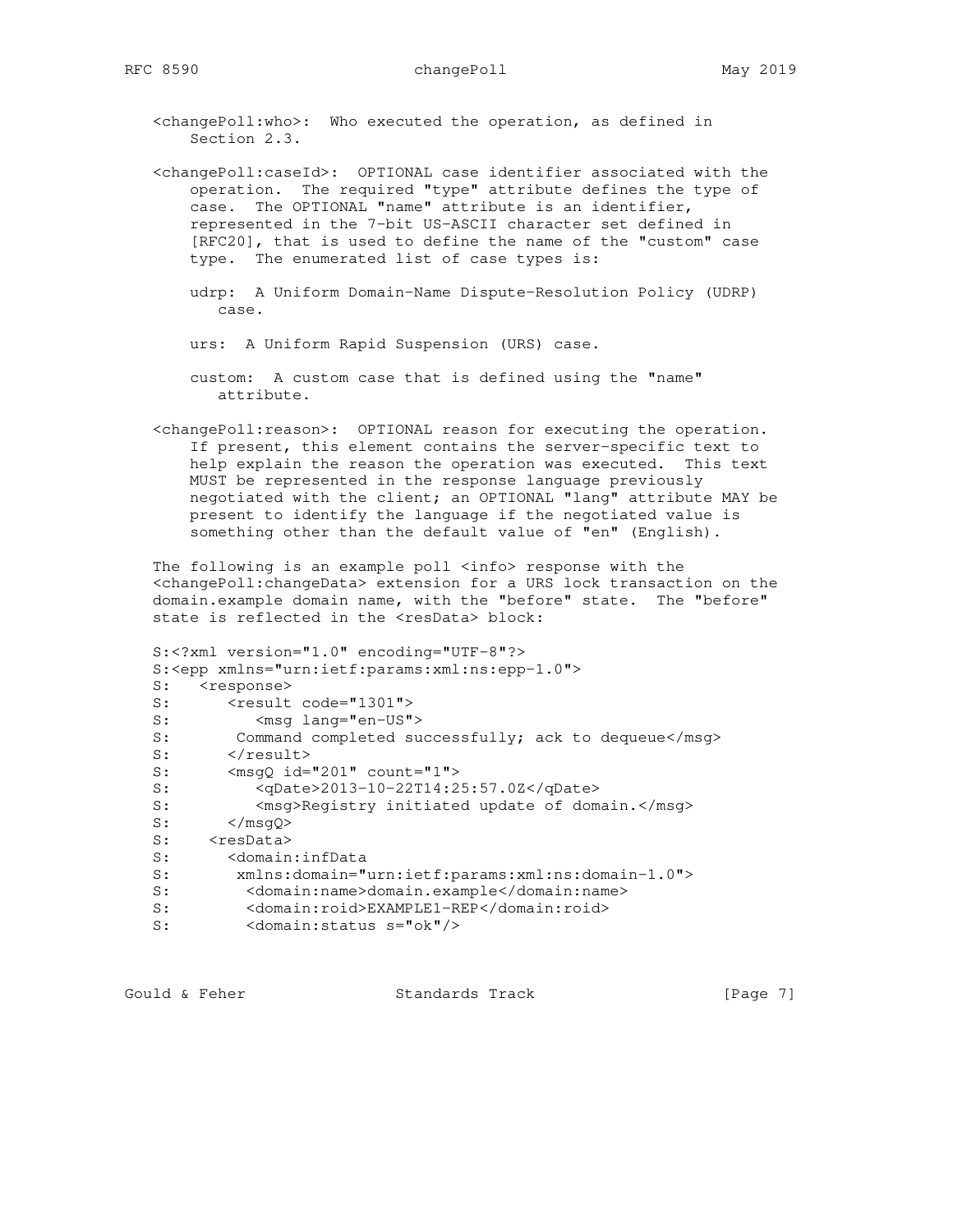| S:   | <domain:registrant>jd1234</domain:registrant>                                         |
|------|---------------------------------------------------------------------------------------|
| S:   | <domain:contact type="admin">sh8013</domain:contact>                                  |
| S:   | <domain: contact="" type="tech">sh8013</domain:>                                      |
| S:   | <domain:clid>ClientX</domain:clid>                                                    |
| S:   | <domain:crid>ClientY</domain:crid>                                                    |
| S:   | <domain:crdate>2012-04-03T22:00:00.0Z</domain:crdate>                                 |
| S:   | <domain:exdate>2014-04-03T22:00:00.0Z</domain:exdate>                                 |
| S:   |                                                                                       |
| S:   | $\langle$ /resData>                                                                   |
| S:   | <extension></extension>                                                               |
| S:   | <changepoll:changedata< td=""></changepoll:changedata<>                               |
| S:   | xmlns: changePoll="urn: ietf: params: xml: ns: changePoll-1.0"                        |
| S:   | state="before">                                                                       |
| S:   | <changepoll:operation>update</changepoll:operation>                                   |
| S:   | <changepoll:date>2013-10-22T14:25:57.0Z</changepoll:date>                             |
| S:   | <changepoll:svtrid>12345-XYZ</changepoll:svtrid>                                      |
| S:   | <changepoll:who>URS Admin</changepoll:who>                                            |
| S:   | <changepoll:caseid type="urs">urs123</changepoll:caseid>                              |
| S:   | <changepoll: reason="">URS Lock</changepoll:>                                         |
| S:   |                                                                                       |
| S:   |                                                                                       |
| S:   | $<$ trID $>$                                                                          |
| S:   | <cltrid>ABC-12345</cltrid>                                                            |
| S:   | $<$ svTRID>54321-XYZ                                                                  |
| S:   | $\langle$ /trID>                                                                      |
| S:   | $\langle$ /response>                                                                  |
| $S:$ |                                                                                       |
|      |                                                                                       |
|      | The following is an example poll <info> response with the</info>                      |
|      | <changepoll: changedata=""> extension for a URS lock transaction on the</changepoll:> |
|      | domain.example domain name, with the "after" state.<br>The "after"                    |

state is reflected in the <resData> block:

```
 S:<?xml version="1.0" encoding="UTF-8"?>
   S:<epp xmlns="urn:ietf:params:xml:ns:epp-1.0">
  S: <response>
  S: <result code="1301">
S: < <msg lang="en-US">
 S: Command completed successfully; ack to dequeue</msg>
S: </result>
S: <msgQ id="202" count="1">
 S: <qDate>2013-10-22T14:25:57.0Z</qDate>
 S: <msg>Registry initiated update of domain.</msg>
S: \langle /mgQ \rangleS: <resData>
 S: <domain:infData
 S: xmlns:domain="urn:ietf:params:xml:ns:domain-1.0">
 S: <domain:name>domain.example</domain:name>
```
Gould & Feher Standards Track [Page 8]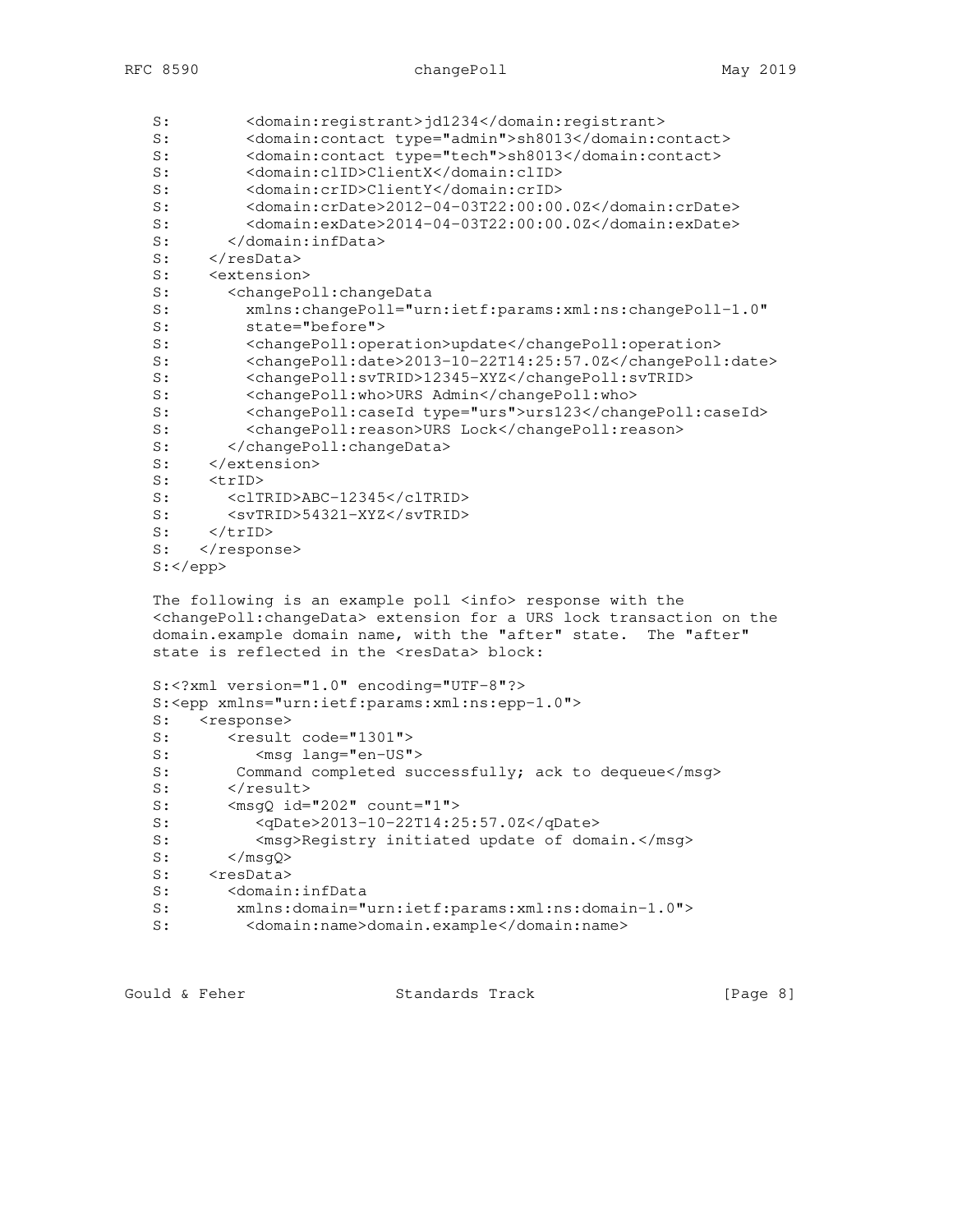```
 S: <domain:roid>EXAMPLE1-REP</domain:roid>
 S: <domain:status s="serverUpdateProhibited"/>
 S: <domain:status s="serverDeleteProhibited"/>
 S: <domain:status s="serverTransferProhibited"/>
S: <domain:registrant>jd1234</domain:registrant><br>S: <domain:contact type="admin">sh8013</domain:c
 S: <domain:contact type="admin">sh8013</domain:contact>
        <domain: contact type="tech">sh8013</domain: contact>
 S: <domain:clID>ClientX</domain:clID>
 S: <domain:crID>ClientY</domain:crID>
 S: <domain:crDate>2012-04-03T22:00:00.0Z</domain:crDate>
 S: <domain:upID>ClientZ</domain:upID>
 S: <domain:upDate>2013-10-22T14:25:57.0Z</domain:upDate>
 S: <domain:exDate>2014-04-03T22:00:00.0Z</domain:exDate>
 S: </domain:infData>
S: </resData>
S: <extension>
 S: <changePoll:changeData
 S: xmlns:changePoll="urn:ietf:params:xml:ns:changePoll-1.0"
 S: state="after">
 S: <changePoll:operation>update</changePoll:operation>
 S: <changePoll:date>2013-10-22T14:25:57.0Z</changePoll:date>
 S: <changePoll:svTRID>12345-XYZ</changePoll:svTRID>
 S: <changePoll:who>URS Admin</changePoll:who>
 S: <changePoll:caseId type="urs">urs123</changePoll:caseId>
 S: <changePoll:reason>URS Lock</changePoll:reason>
 S: </changePoll:changeData>
S: </extension>
S: <trID>
S: <clTRID>ABC-12345</clTRID><br>S: <svTRID>54321-XYZ</svTRID>
S: <svTRID>54321-XYZ</svTRID><br>S: </trID>
    </trID>
S: </response>
 S:</epp>
 The following is an example poll <info> response with the
 <changePoll:changeData> extension for a custom "sync" operation on
 the domain.example domain name, with the default "after" state. The
"after" state is reflected in the <resData> block:
 S:<?xml version="1.0" encoding="UTF-8"?>
 S:<epp xmlns="urn:ietf:params:xml:ns:epp-1.0">
S: <response>
S: <result code="1301">
S: < msq>Command completed successfully; ack to dequeue</msq>
S: </result>
S: < msgQ id="201" count="1">
 S: <qDate>2013-10-22T14:25:57.0Z</qDate>
S: <msg>Registry initiated Sync of Domain Expiration Date</msg>
```
Gould & Feher **Standards Track** [Page 9]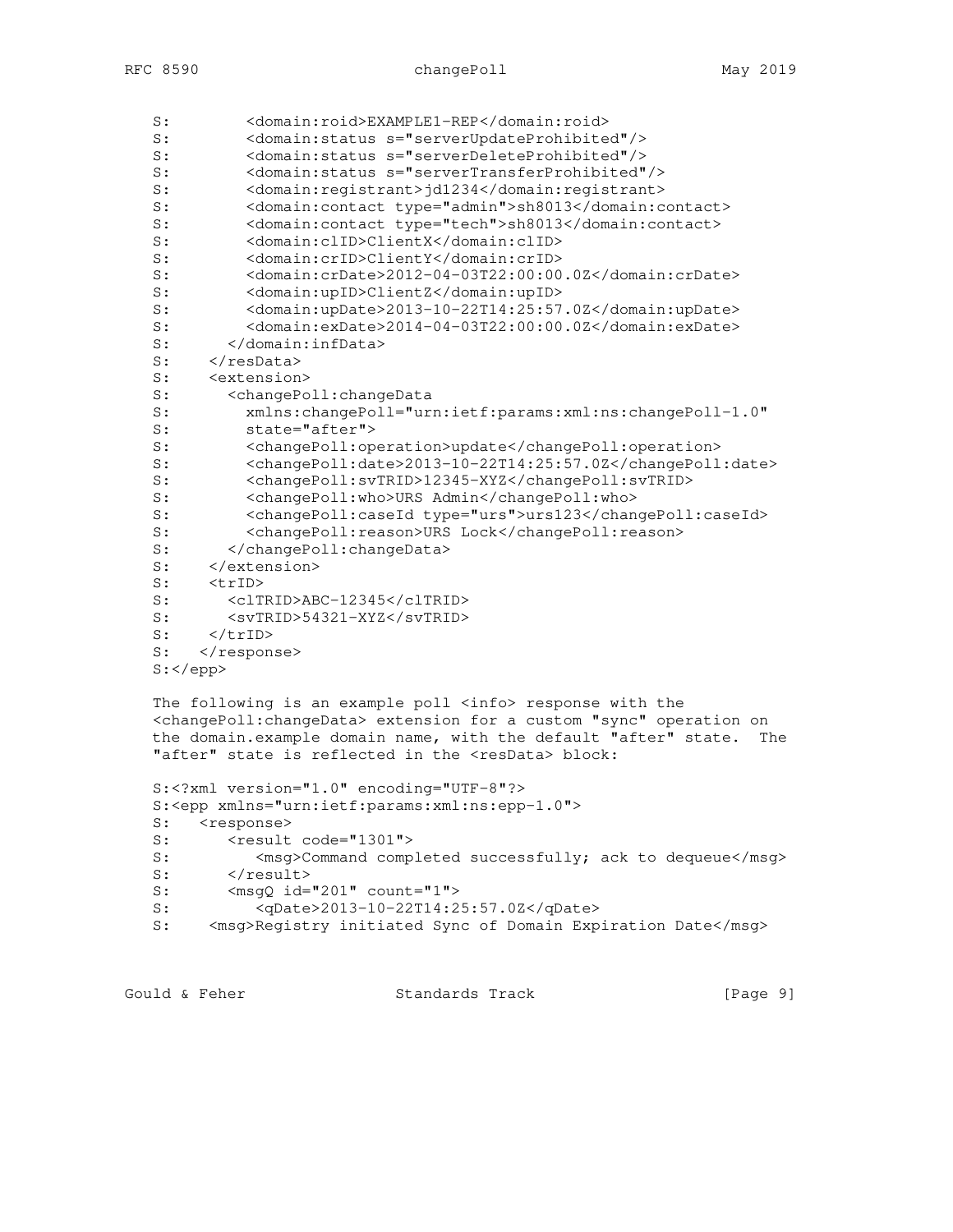# RFC 8590 changePoll changePoll May 2019

| S: | $<$ /msqQ>                                                           |  |  |  |
|----|----------------------------------------------------------------------|--|--|--|
| S: | <resdata></resdata>                                                  |  |  |  |
| S: | <domain:infdata< td=""></domain:infdata<>                            |  |  |  |
| S: | xmlns:domain="urn:ietf:params:xml:ns:domain-1.0">                    |  |  |  |
| S: | <domain:name>domain.example</domain:name>                            |  |  |  |
| S: | <domain:roid>EXAMPLE1-REP</domain:roid>                              |  |  |  |
| S: | <domain: s="ok" status=""></domain:>                                 |  |  |  |
| S: | <domain:registrant>jd1234</domain:registrant>                        |  |  |  |
| S: | <domain: contact="" type="admin">sh8013</domain:>                    |  |  |  |
| S: | <domain: contact="" type="tech">sh8013</domain:>                     |  |  |  |
| S: | <domain:clid>ClientX</domain:clid>                                   |  |  |  |
| S: | <domain:crid>ClientY</domain:crid>                                   |  |  |  |
| S: | <domain:crdate>2012-04-03T22:00:00.0Z</domain:crdate>                |  |  |  |
| S: | <domain:upid>ClientZ</domain:upid>                                   |  |  |  |
| S: | <domain:update>2013-10-22T14:25:57.0Z</domain:update>                |  |  |  |
| S: | <domain:exdate>2014-04-03T22:00:00.0Z</domain:exdate>                |  |  |  |
| S: |                                                                      |  |  |  |
| S: |                                                                      |  |  |  |
| S: | <extension></extension>                                              |  |  |  |
| S: | <changepoll:changedata< td=""></changepoll:changedata<>              |  |  |  |
| S: | xmlns:changePoll="urn:ietf:params:xml:ns:changePoll-1.0">            |  |  |  |
| S: | <changepoll:operation op="sync">custom</changepoll:operation>        |  |  |  |
| S: |                                                                      |  |  |  |
| S: | <changepoll:date>2013-10-22T14:25:57.0Z</changepoll:date>            |  |  |  |
| S: | <changepoll:svtrid>12345-XYZ</changepoll:svtrid>                     |  |  |  |
| S: | <changepoll:who>CSR</changepoll:who>                                 |  |  |  |
| S: | <changepoll: lang="en" reason="">Customer sync request</changepoll:> |  |  |  |
| S: |                                                                      |  |  |  |
| S: |                                                                      |  |  |  |
| S: |                                                                      |  |  |  |
| S: | $<$ trID $>$                                                         |  |  |  |
| S: | <cltrid>ABC-12345</cltrid>                                           |  |  |  |
| S: | <svtrid>54321-XYZ</svtrid>                                           |  |  |  |
| S: | $\langle$ /trID>                                                     |  |  |  |
| S: |                                                                      |  |  |  |
|    | $S:$                                                                 |  |  |  |

Gould & Feher Standards Track [Page 10]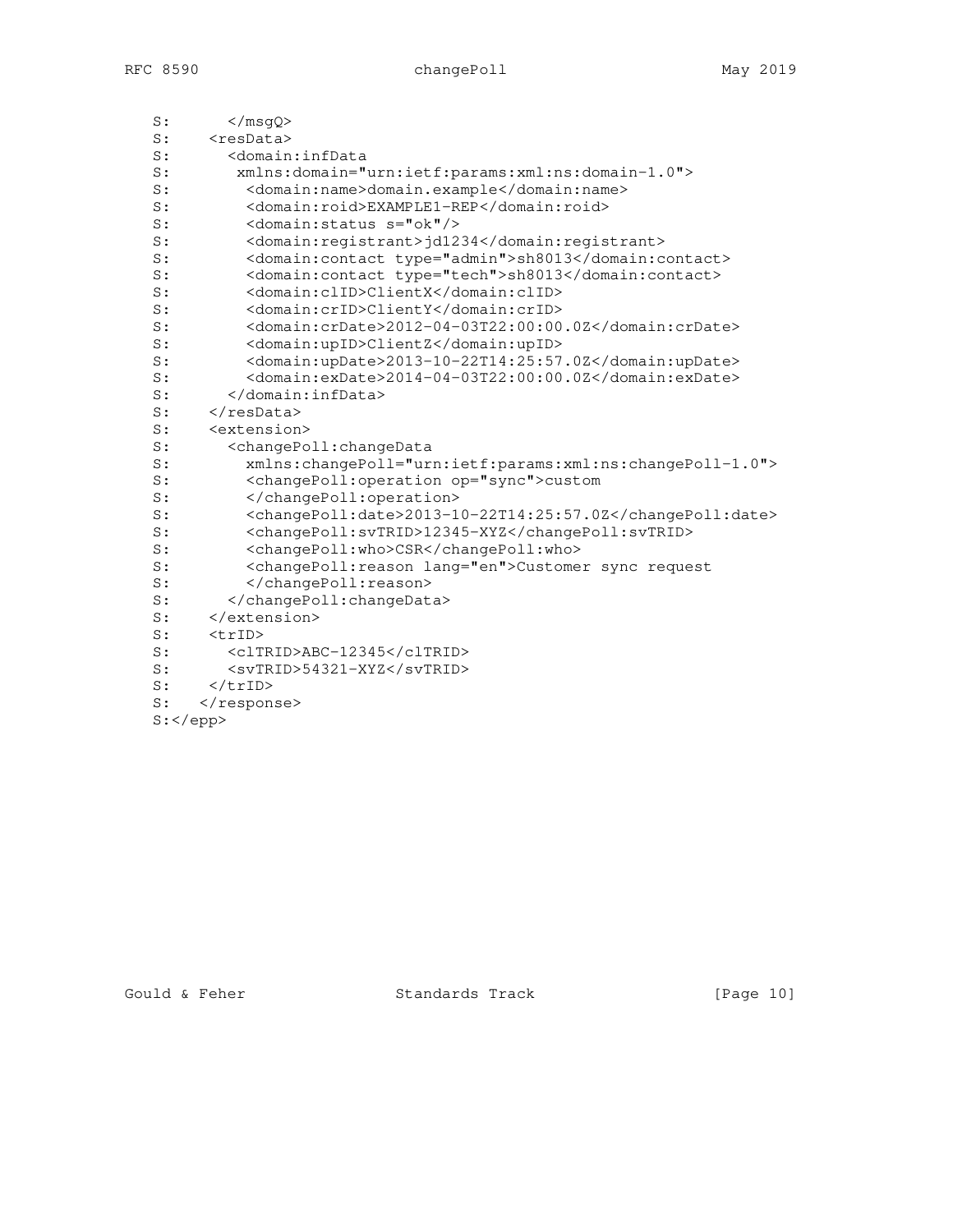The following is an example poll <info> response with the <changePoll:changeData> extension for a "delete" operation on the domain.example domain name that is immediately purged, with the "before" state. The "before" state is reflected in the <resData> block: S:<?xml version="1.0" encoding="UTF-8"?> S:<epp xmlns="urn:ietf:params:xml:ns:epp-1.0"> S: <response> S: <result code="1301"> S: < msg>Command completed successfully; ack to dequeue</msg> S: </result> S:  $\langle \text{msgQ id} = "200" \text{count} = "1" \rangle$  S: <qDate>2013-10-22T14:25:57.0Z</qDate> S: <msg>Registry initiated delete of S: domain resulting in immediate purge.</msg> S: </msgQ> S: <resData> S: <domain:infData S: xmlns:domain="urn:ietf:params:xml:ns:domain-1.0"> S: <domain:name>domain.example</domain:name> S: <domain:roid>EXAMPLE1-REP</domain:roid> S: </domain:clID>ClientX</domain:clID><br>S: </domain:infData> S: </domain:infData> S: </resData> S: < extension> S: <changePoll:changeData S: xmlns:changePoll="urn:ietf:params:xml:ns:changePoll-1.0" S: state="before"><br>S: <changePoll:ope S: <changePoll:operation op="purge">delete<br>S: </changePoll:operation> </changePoll:operation> S: <changePoll:date>2013-10-22T14:25:57.0Z S: </changePoll:date> S: <changePoll:svTRID>12345-XYZ S: </changePoll:svTRID> S: <changePoll:who>ClientZ S: </changePoll:who> S: <changePoll:reason>Court order S: </changePoll:reason> S: </changePoll:changeData> S: </extension> S: <trID> S: <clTRID>ABC-12345</clTRID> S: <svTRID>54321-XYZ</svTRID> S: <br>s: </trID><br>c: </trID> S: </response> S:</epp>

Gould & Feher **Standards Track** [Page 11]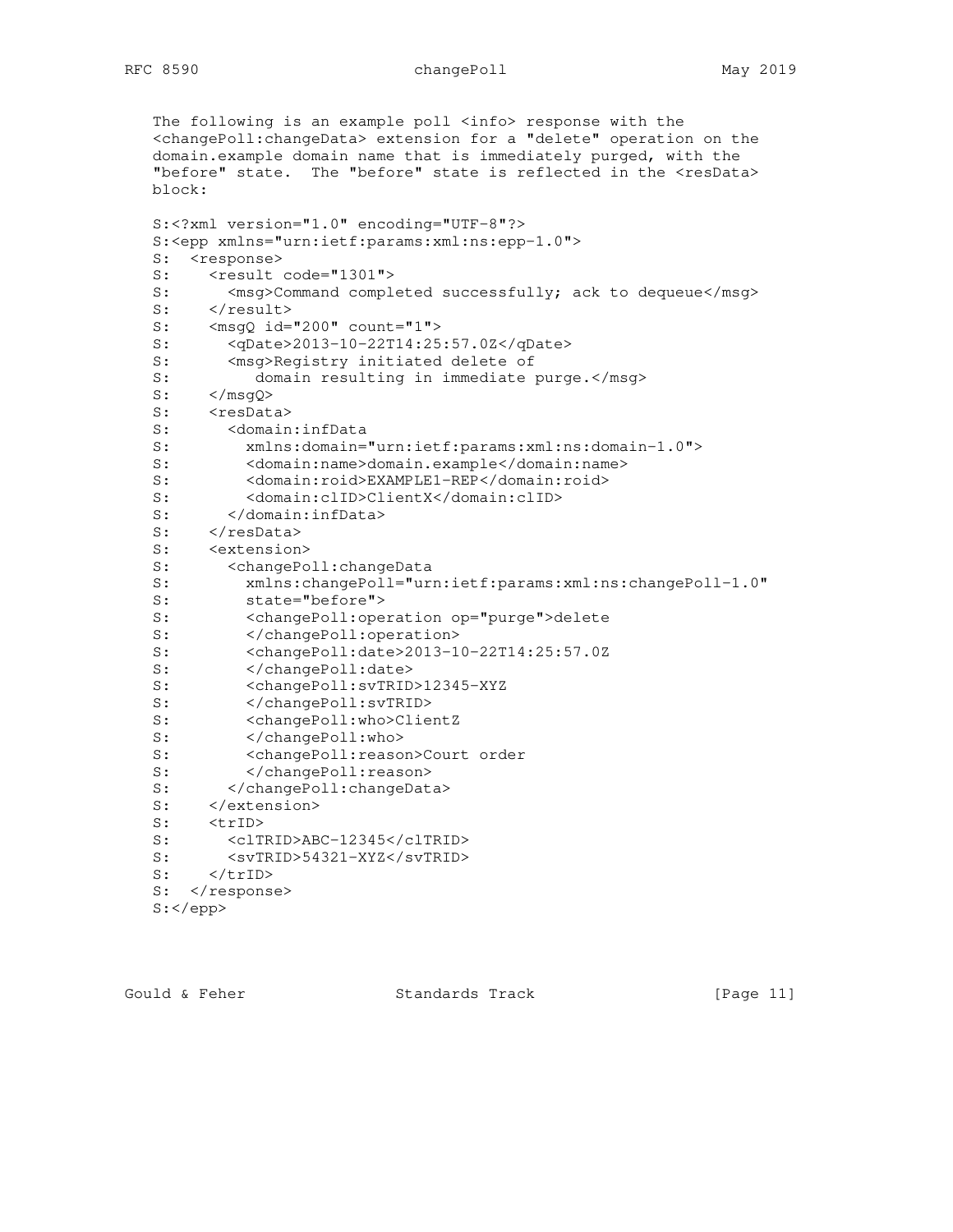The following is an example poll <info> response with the <changePoll:changeData> extension for an "autoPurge" operation on the domain.example domain name that previously had the "pendingDelete" status, with the "before" state. The "before" state is reflected in the <resData> block: S:<?xml version="1.0" encoding="UTF-8"?> S:<epp xmlns="urn:ietf:params:xml:ns:epp-1.0"> S: <response> S: <result code="1301"> S: < msg>Command completed successfully; ack to dequeue  $S:$   $\langle /mg\rangle$ S: </result> S: <msgQ id="200" count="1"> S: <qDate>2013-10-22T14:25:57.0Z</qDate> S: <msg>Registry purged domain with pendingDelete status.  $S:$   $\langle /mg\rangle$ <br>S:  $\langle /mg\phi \rangle$  $\langle$ /msgQ> S: <resData> S: <domain:infData S: xmlns:domain="urn:ietf:params:xml:ns:domain-1.0"> S: <domain:name>domain.example</domain:name> S: <domain:roid>EXAMPLE1-REP</domain:roid> S: <domain:status s="pendingDelete"/> S: <domain:clID>ClientX</domain:clID> </domain:infData> S: </resData> S: <extension> S: <changePoll:changeData<br>S: xmlns:changePoll="ur S: xmlns:changePoll="urn:ietf:params:xml:ns:changePoll-1.0" state="before"> S: <changePoll:operation>autoPurge S:  $\langle$ /changePoll:operation><br>S:  $\langle$ changePoll:date>2013-1 S: <changePoll:date>2013-10-22T14:25:57.0Z S: </changePoll:date> S: <changePoll:svTRID>12345-XYZ S: </changePoll:svTRID> S: <changePoll:who>Batch S: </changePoll:who> S: <changePoll:reason>Past pendingDelete 5 day period S: </changePoll:reason><br>S: </changePoll:changeDat </changePoll:changeData> S: </extension> S: <trID> S: <clTRID>ABC-12345</clTRID> S: <svTRID>54321-XYZ</svTRID>

S: </trID>

Gould & Feher **Standards Track** [Page 12]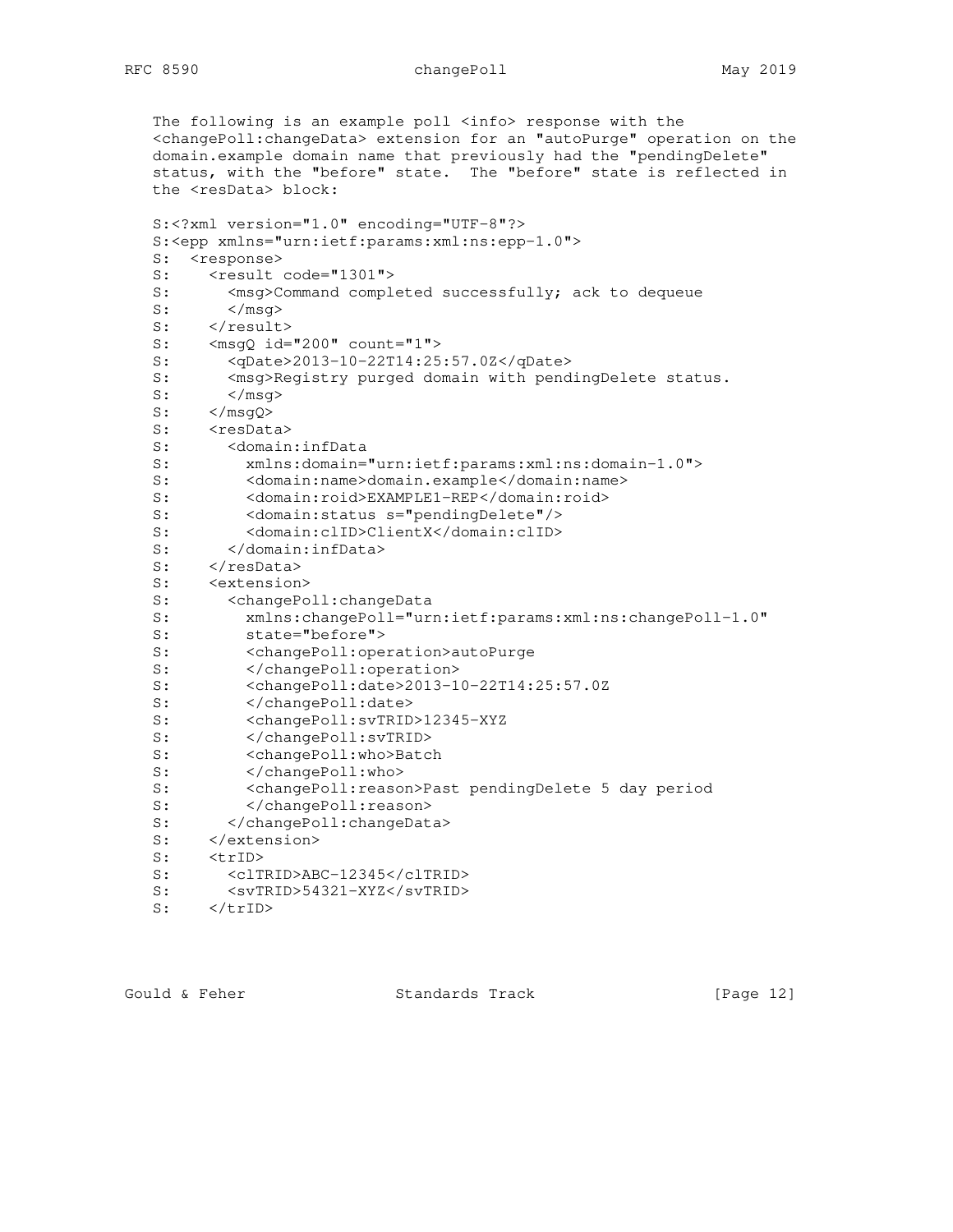S: </response> S:</epp>

 The following is an example poll <info> response with the <changePoll:changeData> extension for an "update" operation on the ns1.domain.example host, with the default "after" state. The "after" state is reflected in the <resData> block: S:<?xml version="1.0" encoding="UTF-8"?> S:<epp xmlns="urn:ietf:params:xml:ns:epp-1.0"> S: <response> S: <result code="1301"> S: < msg>Command completed successfully; ack to dequeue</msg> S: </result> S: <msgQ id="201" count="1"> S: <qDate>2013-10-22T14:25:57.0Z</qDate> S: </msg>Registry initiated update of host.</msg><br>S: </msg0>  $\langle$ /msqQ $>$ S: <resData> S: <host:infData S: xmlns:host="urn:ietf:params:xml:ns:host-1.0"> S: <host:name>ns1.domain.example</host:name> S: <host:roid>NS1\_EXAMPLE1-REP</host:roid> <host: status s="linked"/> S: <host:status s="serverUpdateProhibited"/> S: <host:status s="serverDeleteProhibited"/> S: <host:addr ip="v4">192.0.2.2</host:addr> S: <host:addr ip="v6">2001:db8:0:0:1:0:0:1</host:addr> S: <host:clID>ClientX</host:clID> S: <host:crID>ClientY</host:crID> <host: crDate>2012-04-03T22:00:00.0Z</host: crDate> S: <host:upID>ClientY</host:upID> S: <host:upDate>2013-10-22T14:25:57.0Z</host:upDate> S: </host:infData> S: </resData> S: <extension> S: <changePoll:changeData S: xmlns:changePoll="urn:ietf:params:xml:ns:changePoll-1.0"> S: <changePoll:operation>update</changePoll:operation> S: <changePoll:date>2013-10-22T14:25:57.0Z</changePoll:date> S: <changePoll:svTRID>12345-XYZ</changePoll:svTRID> S: <changePoll:who>ClientZ</changePoll:who> S: <changePoll:reason>Host Lock</changePoll:reason> </changePoll:changeData> S: </extension> S: <trID> S: <clTRID>ABC-12345</clTRID> S: <svTRID>54321-XYZ</svTRID>

Gould & Feher **Standards Track** [Page 13]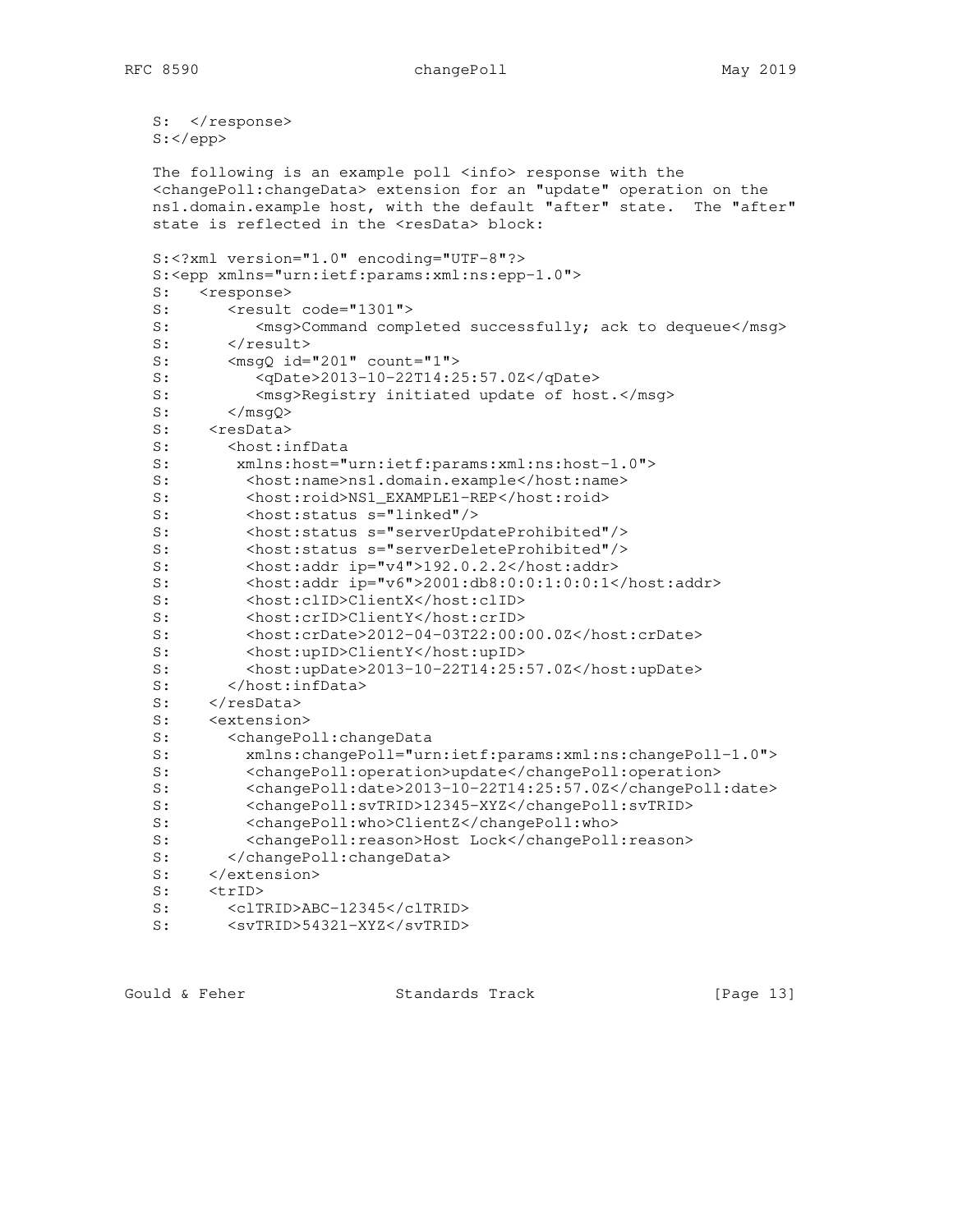$S:$  </trID> S: </response> S:</epp>

3.1.3. EPP <transfer> Command

This extension does not add any elements to the EPP <transfer> query command or <transfer> response described in the [RFC5730].

### 3.2. EPP Transform Commands

 EPP provides five commands to transform objects: <create> to create an instance of an object, <delete> to delete an instance of an object, <renew> to extend the validity period of an object, <transfer> to manage object-sponsorship changes, and <update> to change information associated with an object.

3.2.1. EPP <create> Command

 This extension does not add any elements to the EPP <create> command or <create> response described in [RFC5730].

3.2.2. EPP <delete> Command

This extension does not add any elements to the EPP <delete> command or <delete> response described in [RFC5730].

3.2.3. EPP <renew> Command

This extension does not add any elements to the EPP <renew> command or <renew> response described in [RFC5730].

3.2.4. EPP <transfer> Command

 This extension does not add any elements to the EPP <transfer> command or <transfer> response described in [RFC5730].

3.2.5. EPP <update> Command

This extension does not add any elements to the EPP <update> command or <update> response described in [RFC5730].

Gould & Feher Standards Track [Page 14]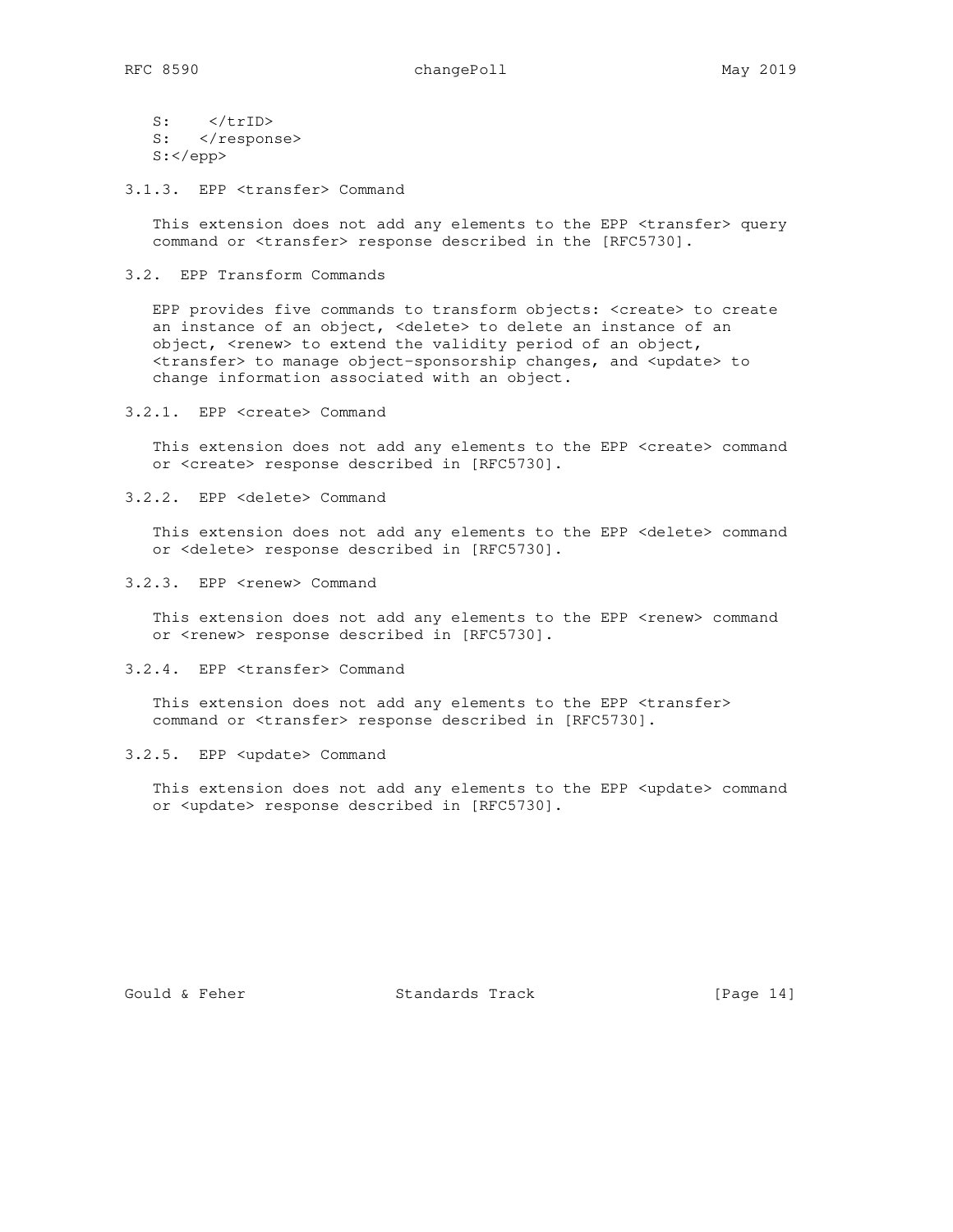4. Formal Syntax

One schema is presented here: the EPP Change Poll Extension schema.

 The formal syntax presented here is a complete schema representation of the object mapping suitable for automated validation of EPP XML instances. The BEGIN and END tags are not part of the schema; they are used to note the beginning and ending of the schema for URI registration purposes.

## 4.1. Change Poll Extension Schema

```
 BEGIN
   <?xml version="1.0" encoding="UTF-8"?>
    <schema targetNamespace="urn:ietf:params:xml:ns:changePoll-1.0"
             xmlns:eppcom="urn:ietf:params:xml:ns:eppcom-1.0"
             xmlns:epp="urn:ietf:params:xml:ns:epp-1.0"
             xmlns:changePoll="urn:ietf:params:xml:ns:changePoll-1.0"
             xmlns="http://www.w3.org/2001/XMLSchema"
             elementFormDefault="qualified">
     <! -- Import common element types.
     --&> <import namespace="urn:ietf:params:xml:ns:eppcom-1.0"/>
      <import namespace="urn:ietf:params:xml:ns:epp-1.0"/>
       <annotation>
         <documentation>
           Extensible Provisioning Protocol v1.0
           Change Poll Mapping Schema.
         </documentation>
       </annotation>
      \lt!! - Change element.
 -->
       <element name="changeData" type="changePoll:changeDataType"/>
     \lt!! --
       Attributes associated with the change.
      --&> <complexType name="changeDataType">
         <sequence>
           <element name="operation" type="changePoll:operationType"/>
           <element name="date" type="dateTime"/>
           <element name="svTRID" type="epp:trIDStringType"/>
```
Gould & Feher **Standards Track** [Page 15]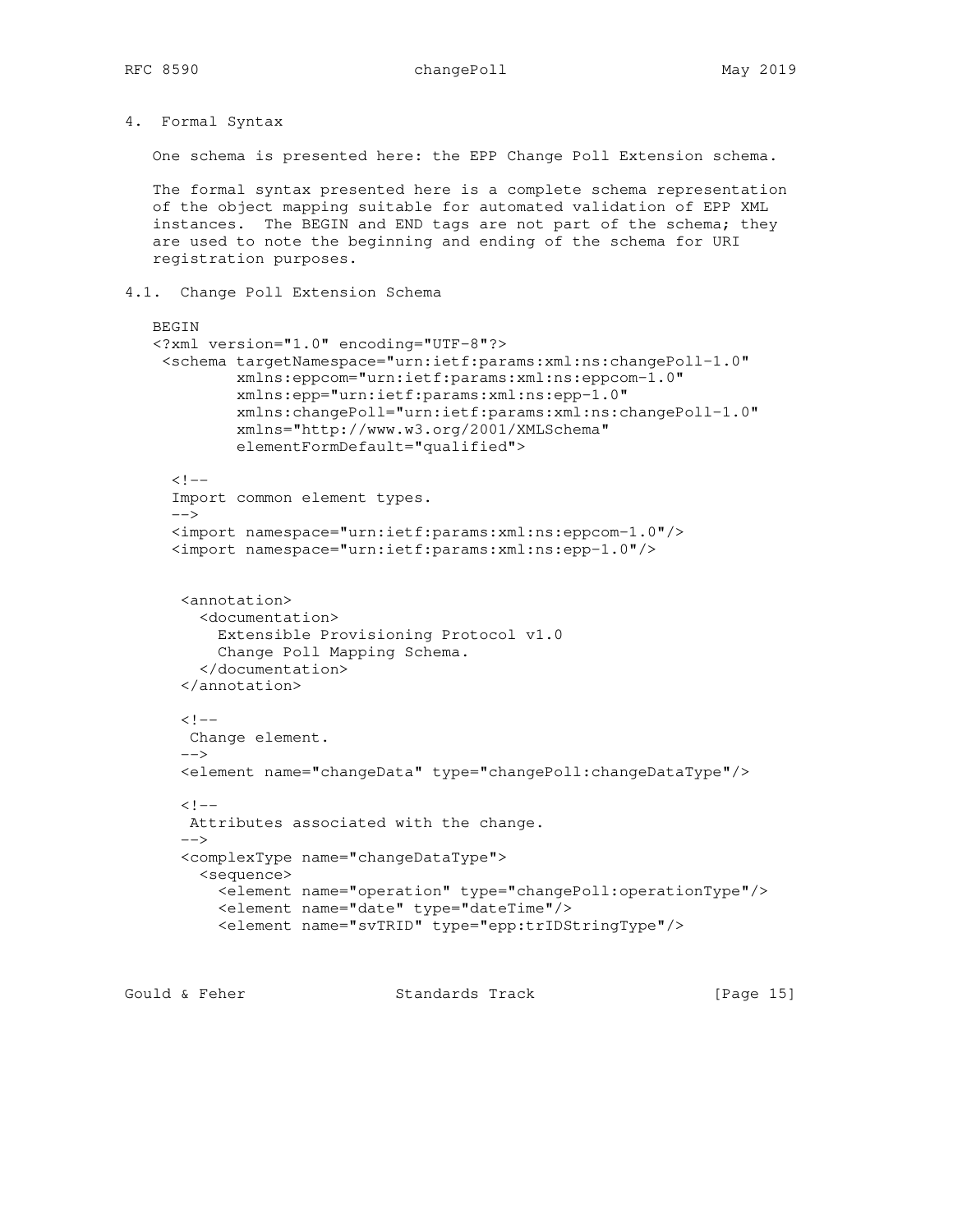```
 <element name="who" type="changePoll:whoType"/>
      <element name="caseId" type="changePoll:caseIdType"
        minOccurs="0"/>
      <element name="reason" type="eppcom:reasonType"
        minOccurs="0"/>
    </sequence>
   <attribute name="state" type="changePoll:stateType"
     default="after"/>
  </complexType>
 \lt!! -- Enumerated list of operations, with extensibility via "custom".
  -->
  <simpleType name="operationEnum">
    <restriction base="token">
      <enumeration value="create"/>
      <enumeration value="delete"/>
      <enumeration value="renew"/>
      <enumeration value="transfer"/>
      <enumeration value="update"/>
      <enumeration value="restore"/>
      <enumeration value="autoRenew"/>
      <enumeration value="autoDelete"/>
      <enumeration value="autoPurge"/>
      <enumeration value="custom"/>
    </restriction>
  </simpleType>
 \lt!! -- Enumerated state of the object in the poll message.
 --&> <simpleType name="stateType">
   <restriction base="token">
      <enumeration value="before"/>
      <enumeration value="after"/>
    </restriction>
  </simpleType>
 <! - Transform operation type
  -->
 <complexType name="operationType">
   <simpleContent>
     <extension base="changePoll:operationEnum">
       <attribute name="op" type="token"/>
     </extension>
   </simpleContent>
 </complexType>
```
Gould & Feher **Standards Track** [Page 16]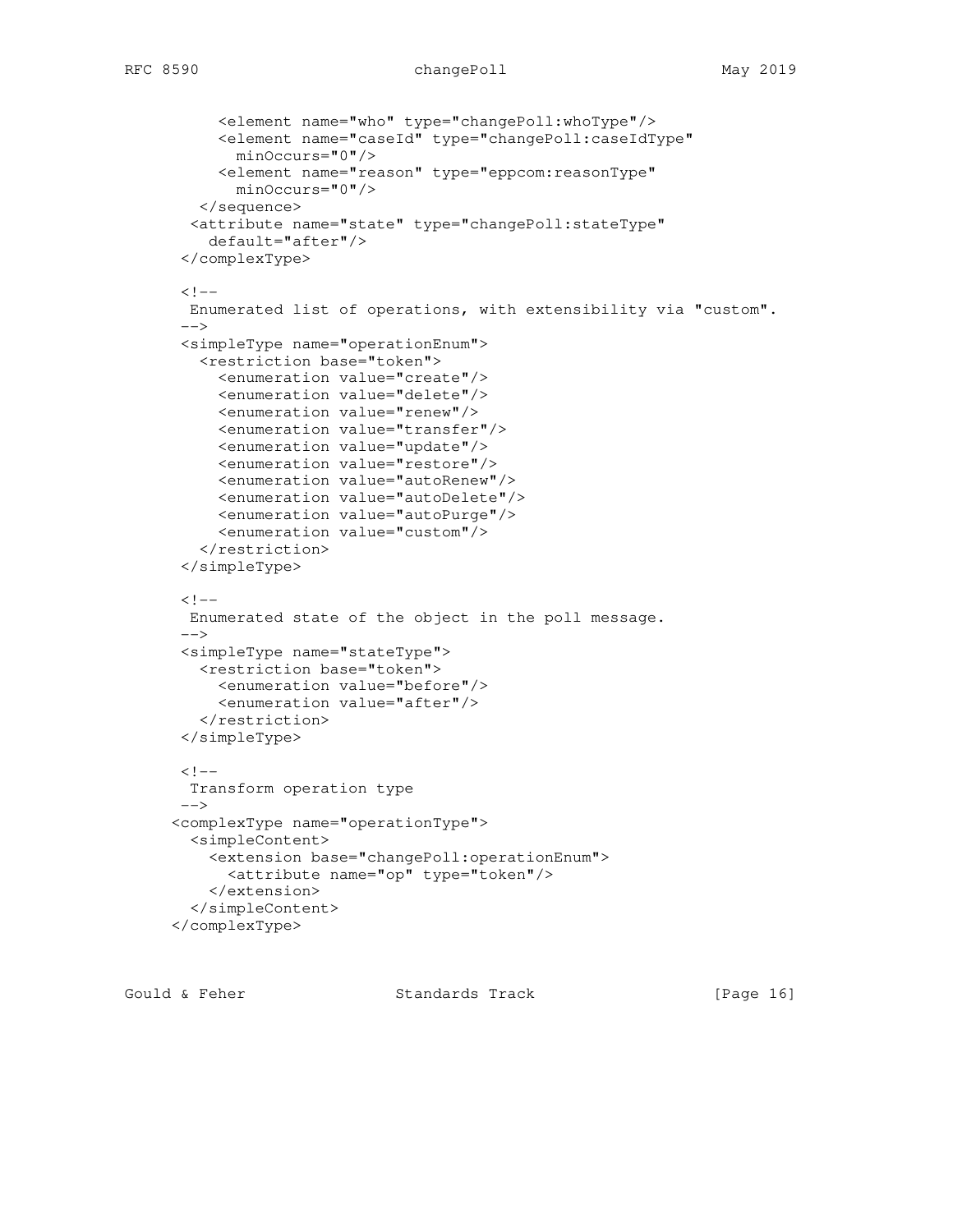```
\lt!! --
     Case identifier type
   --& <complexType name="caseIdType">
     <simpleContent>
       <extension base="token">
         <attribute name="type" type="changePoll:caseTypeEnum"
          use="required"/>
         <attribute name="name" type="token"
           use="optional"/>
       </extension>
     </simpleContent>
   </complexType>
   \lt! --
     Enumerated list of case identifier types
   --& <simpleType name="caseTypeEnum">
      <restriction base="token">
        <enumeration value="udrp"/>
        <enumeration value="urs"/>
        <enumeration value="custom"/>
      </restriction>
    </simpleType>
   \lt!! -- Who type
   --& <simpleType name="whoType">
     <restriction base="normalizedString">
      <minLength value="1"/>
       <maxLength value="255"/>
     </restriction>
   </simpleType>
 \lt!! - End of schema.
 --& </schema>
 END
```
Gould & Feher Standards Track [Page 17]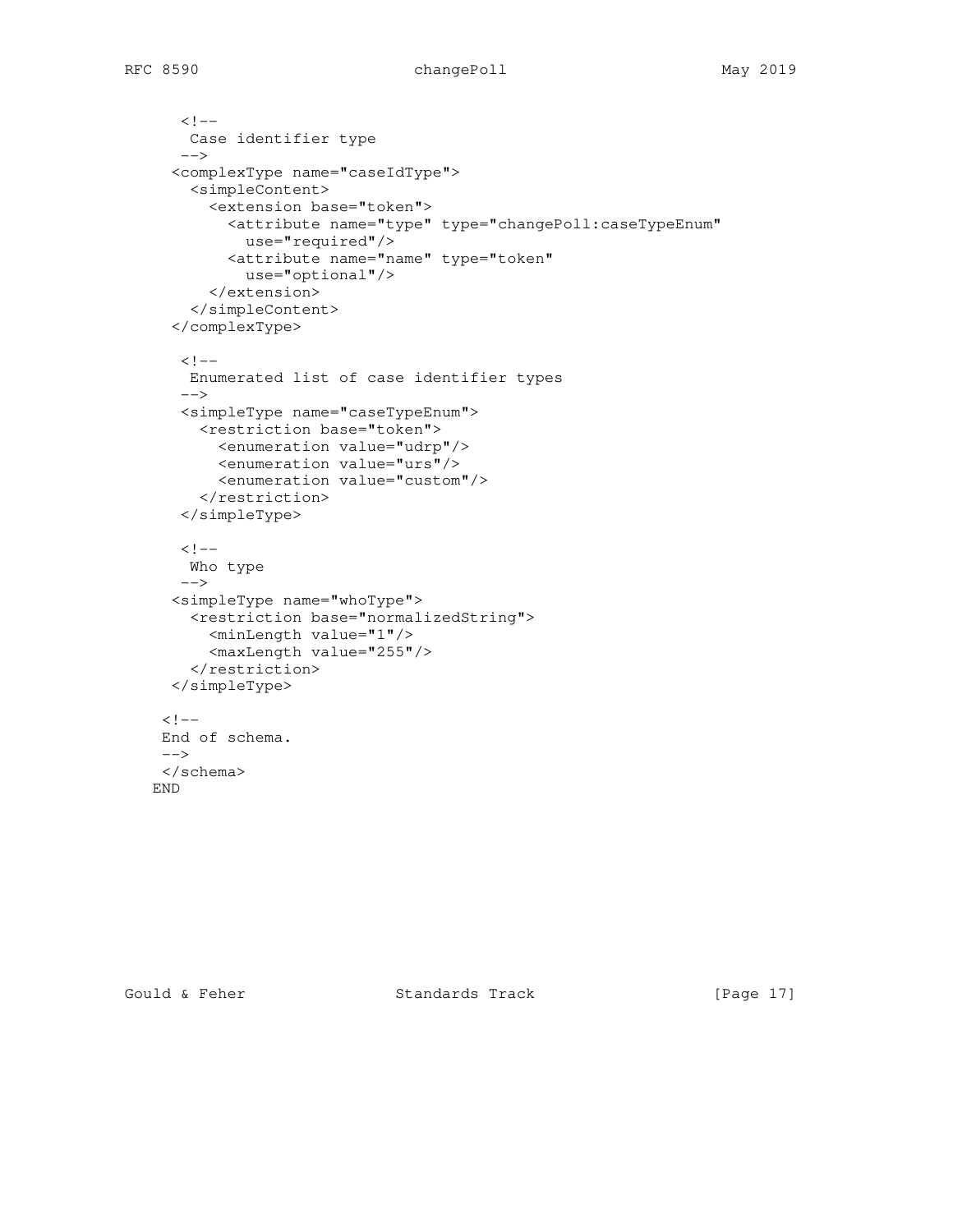## 5. IANA Considerations

5.1. XML Namespace

 This document uses URNs to describe XML namespaces and XML schemas conforming to a registry mechanism described in [RFC3688]. The following URI assignment has been made by IANA:

Registration for the changePoll namespace:

URI: urn:ietf:params:xml:ns:changePoll-1.0

Registrant Contact: IESG

XML: None. Namespace URIs do not represent an XML specification.

Registration for the changePoll XML schema:

URI: urn:ietf:params:xml:ns:changePoll-1.0

Registrant Contact: IESG

XML: See the "Formal Syntax" section of this document.

5.2. EPP Extension Registry

 The EPP extension described in this document has been registered by the IANA in the Extensions for the "Extensible Provisioning Protocol (EPP)" registry described in [RFC7451]. The details of the registration are as follows:

 Name of Extension: Change Poll Extension for the Extensible Provisioning Protocol (EPP)

Document Status: Standards Track

Reference: RFC 8590

Registrant Name and Email Address: IESG <iesg@ietf.org>

TLDs: Any

IPR Disclosure: None

Status: Active

Notes: None

Gould & Feher Standards Track [Page 18]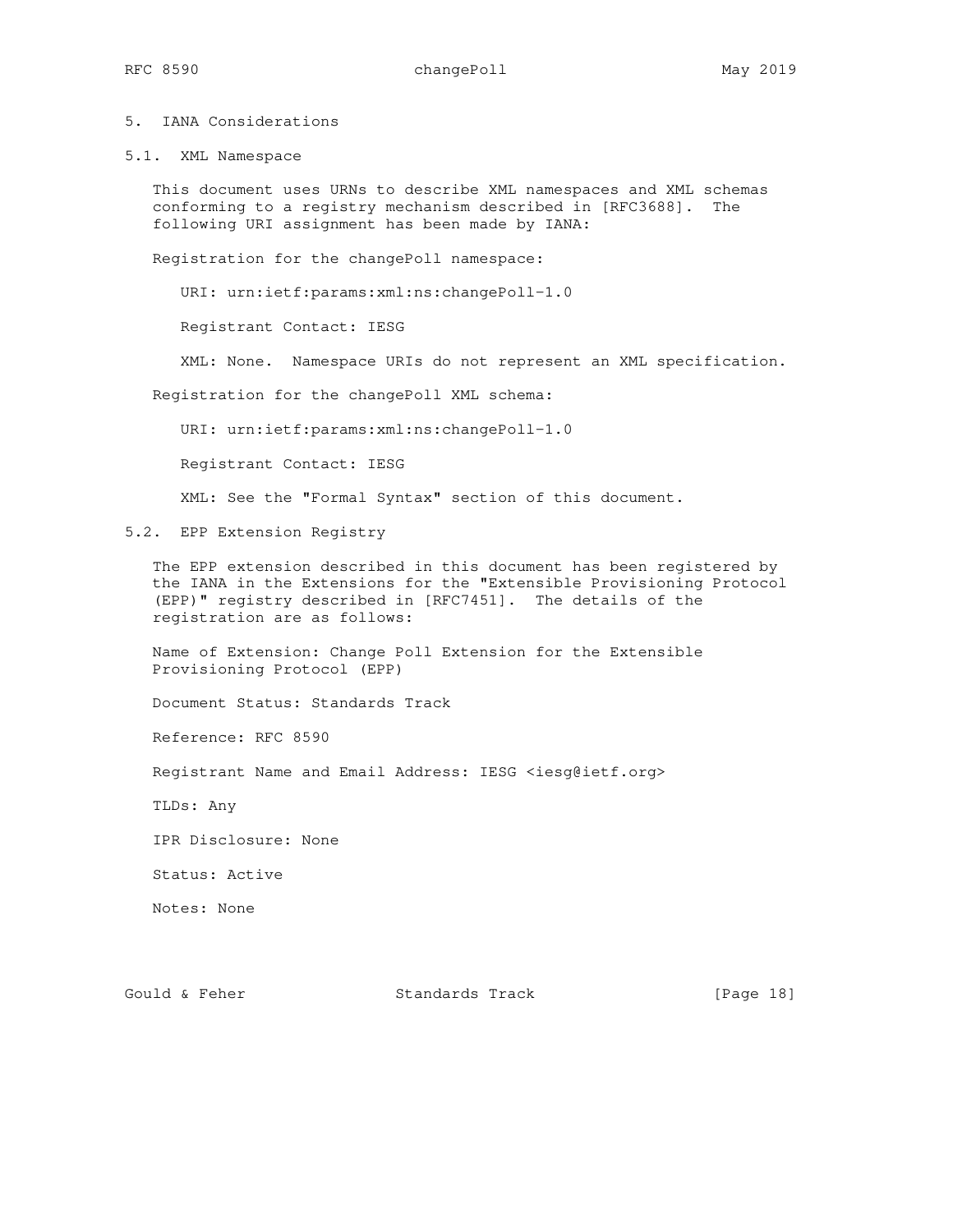6. Security Considerations

 The mapping extensions described in this document do not provide any security services beyond those described by EPP [RFC5730] and protocol layers used by EPP. The security considerations described in these other specifications apply to this specification as well.

- 7. References
- 7.1. Normative References
	- [RFC20] Cerf, V., "ASCII format for network interchange", STD 80, RFC 20, DOI 10.17487/RFC0020, October 1969, <https://www.rfc-editor.org/info/rfc20>.
	- [RFC2119] Bradner, S., "Key words for use in RFCs to Indicate Requirement Levels", BCP 14, RFC 2119, DOI 10.17487/RFC2119, March 1997, <https://www.rfc-editor.org/info/rfc2119>.
	- [RFC3688] Mealling, M., "The IETF XML Registry", BCP 81, RFC 3688, DOI 10.17487/RFC3688, January 2004, <https://www.rfc-editor.org/info/rfc3688>.
	- [RFC3915] Hollenbeck, S., "Domain Registry Grace Period Mapping for the Extensible Provisioning Protocol (EPP)", RFC 3915, DOI 10.17487/RFC3915, September 2004, <https://www.rfc-editor.org/info/rfc3915>.
	- [RFC5730] Hollenbeck, S., "Extensible Provisioning Protocol (EPP)", STD 69, RFC 5730, DOI 10.17487/RFC5730, August 2009, <https://www.rfc-editor.org/info/rfc5730>.
	- [RFC5731] Hollenbeck, S., "Extensible Provisioning Protocol (EPP) Domain Name Mapping", STD 69, RFC 5731, DOI 10.17487/RFC5731, August 2009, <https://www.rfc-editor.org/info/rfc5731>.
	- [RFC8174] Leiba, B., "Ambiguity of Uppercase vs Lowercase in RFC 2119 Key Words", BCP 14, RFC 8174, DOI 10.17487/RFC8174, May 2017, <https://www.rfc-editor.org/info/rfc8174>.

 [W3C.REC-xmlschema-2-20041028] Biron, P. and A. Malhotra, "XML Schema Part 2: Datatypes Second Edition", World Wide Web Consortium Recommendation REC-xmlschema-2-20041028, October 2004,

<http://www.w3.org/TR/2004/REC-xmlschema-2-20041028>.

Gould & Feher Standards Track [Page 19]